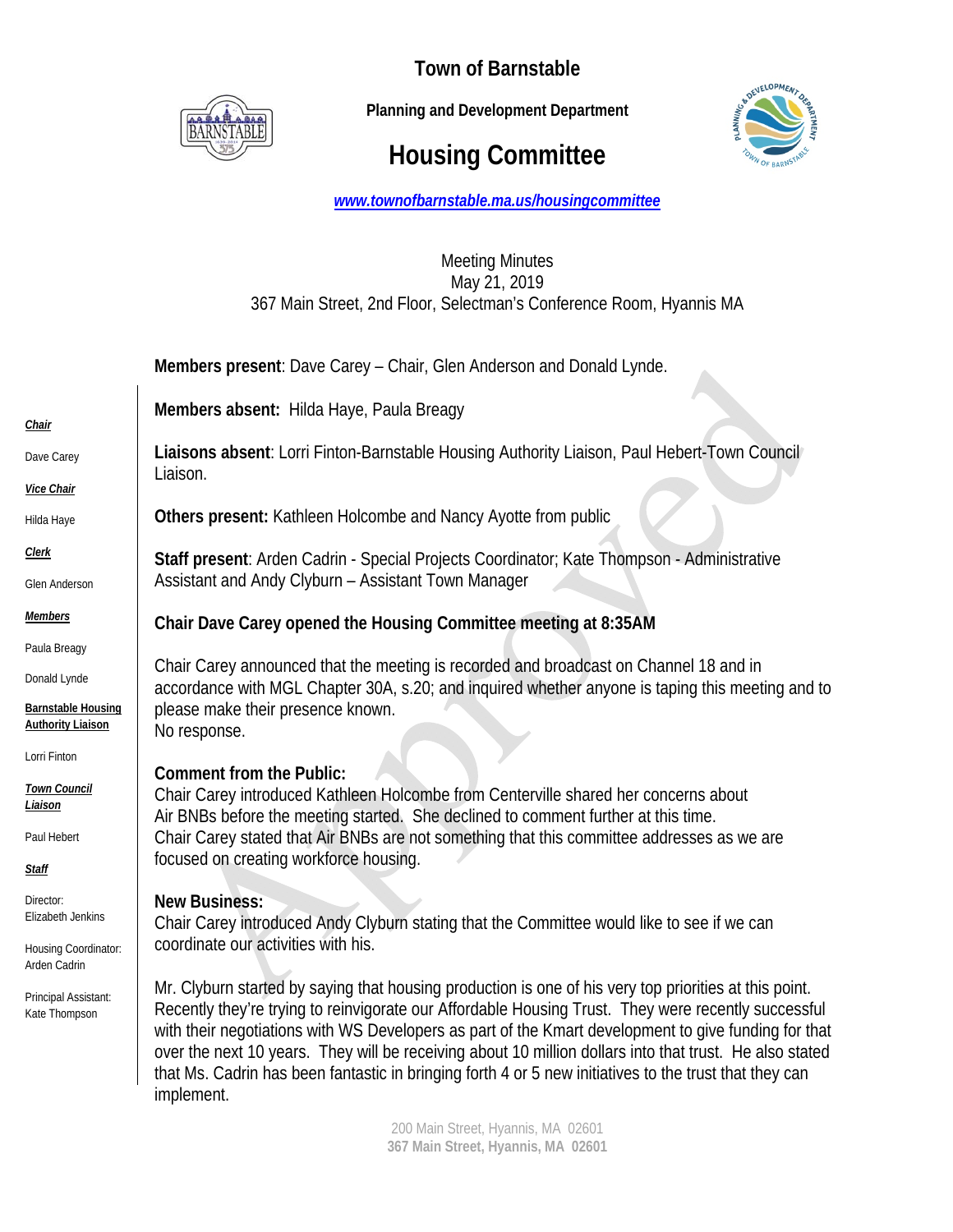They feel like they're on the precipice of creating really great things. In addition to that the Asset Management sub-committee, which meets every other Council Thursday, tasked Dave Anthony and Mr. Clyburn to look at all the town wide assets and now have funding for half a dozen potential affordable housing 1-2 unit projects. The Marstons Mills Elementary School is the next project they are tasked with to get an RFP, for multiple units, so that they can move forward. We are in a housing crisis. We have to do more so we're looking at how we can help with moving along and looking at different programs.

The Committee members then had a discussion with Mr. Clyburn particularly about the Marstons Mills Elementary School, the availability of land and the need to have a business model especially for the small builder.

Mr. Clyburn left the meeting at 8:47 am with a plan to return when the Committee invites the Masons of Seashore Homes to hear their pros and cons regarding their project at 185 Ridgewood Ave.

## **Housing Coordinator Update: Arden Cadrin**

Update on residential developments:

- Furman Building at 255 Main St., 10-12 apartments under construction
- Everleigh on Independence Dr., 23 affordable units which are spoken for. Close to being leased.
- 185 Ridgewood Ave., 1 affordable, 4 applications qualified for the one unit. Lottery is done.
- 57 Ridgewood Ave., 2 affordable, HAC will be breaking ground soon. Modular units will be done by the end of summer.
- 206 Breeds Hill Rd., proposal was just approved. 3 affordable units.
- 720 Main St.- issues with easements on the property. They have to redesign.
- Sea Captains Row, 60 units, closing on their loan shortly.

Committee discussed the above projects with Ms. Cadrin.

Chair Carey stated he would call Sprinkle Builders to see if they are aware of the new by-law and invite them to a meeting. Ms. Cadrin will call the Masons to invite them and invite Mr. Clyburn to attend.

Ms. Cadrin has one Housing Initiative: Community by Design

 We received a grant to revise zoning in Hyannis. We have contracted with UTILE in order to create more dense housing in Hyannis. There will be a kick off meeting the end of June.

Nancy Ayotte from the public entered the meeting at 9am.

Ms. Cadrin stated that the best place for someone who wants to do a project is to start off with the Planning Department to see what their options are. Then, it can be taken from there.

Ms. Holcombe came to the table to further discuss her concerns with Air BNBs. She stated her concern over someone purchasing a property, in a residential area, as an investment and running it as a business. What you live with is not ever knowing what's coming and it's taking units off the market for housing. A discussion ensued.

Ms. Cadrin stated that Housing Assistance Corporation has started to incentivize people with seasonal homes to rent them year round. They have 16 so far. We have a large housing stock. It's just not being used to house our residents.

At this point in time no one is monitoring Air BNBs.